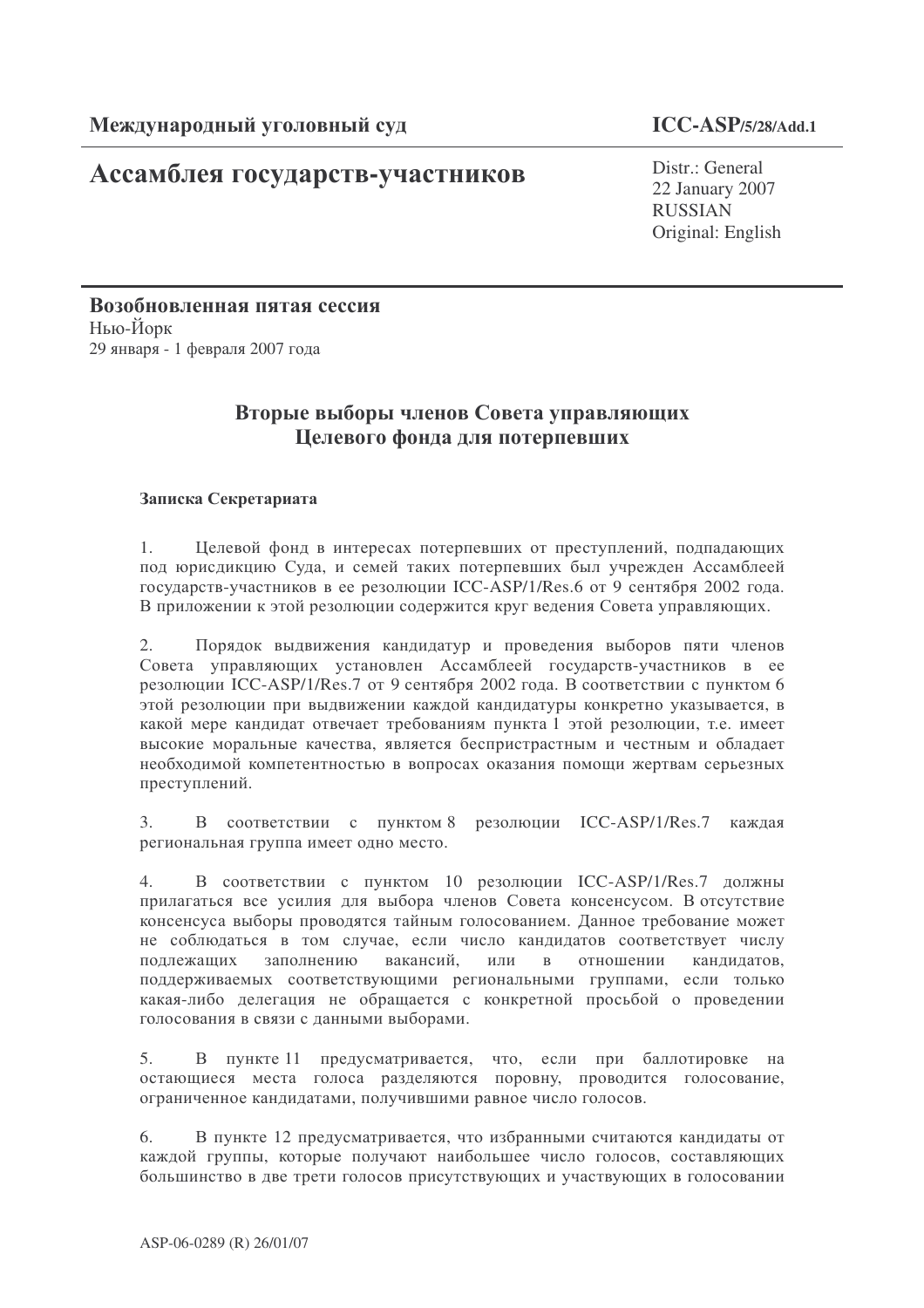государств-участников, при том условии, что кворум для голосования составляет абсолютное большинство государств-участников.

 $7.$ На своем 15-м заседании, состоявшемся 16 мая 2006 года, Бюро Ассамблеи государств-участников постановило, что период выдвижения кандидатур для вторых выборов членов Совета управляющих будет длиться с 5 июня по 27 августа 2006 года. Минимальные требования в отношении выдвижения кандидатов в состав Совета управляющих к моменту истечения этого периода выполнены не были. В соответствии с пунктом 4 резолюции ICC-ASP/1/Res.5 период выдвижения кандидатур продлевался четыре раза - до 19 ноября 2006 года.

8. На 6-м заседании своей пятой сессии 30 ноября 2006 года Ассамблея избрала следующих четырех членов Совета управляющих Целевого фонда для потерпевших:

Архиепископ Десмонд Туту (африканские государства) Г-н Талеуш Мазовецки (восточноевропейские государства) Г-н Артур Н.Р. Робинсон (Группа государств Латинской Америки и Карибского бассейна Г-жа Симон Вей (западноевропейские и другие государства)

9. На своем 6-м заседании Ассамблея постановила отложить выборы кандидата на место, зарезервированное за Группой азиатских государств, до возобновленной пятой сессии Ассамблеи, которая должна была состояться 29 января - 1 февраля 2007 года в Нью-Йорке. Соответственно, Бюро постановило, что срок выдвижения кандидатур будет длиться с понедельника, 1 января, до воскресенья, 28 января 2007 года.

 $10.$ По состоянию на 18 января 2007 года были выдвинуты следующие кандидатуры:

# Азиатские государства

Г-н Булгаа Алтангэрэл (Монголия).

 $11.$ В соответствии с пунктом 7 резолюции ICC-ASP/1/Res.7 информация о кандидатах, включая сопроводительные документы, содержится в приложении к настоящей записке.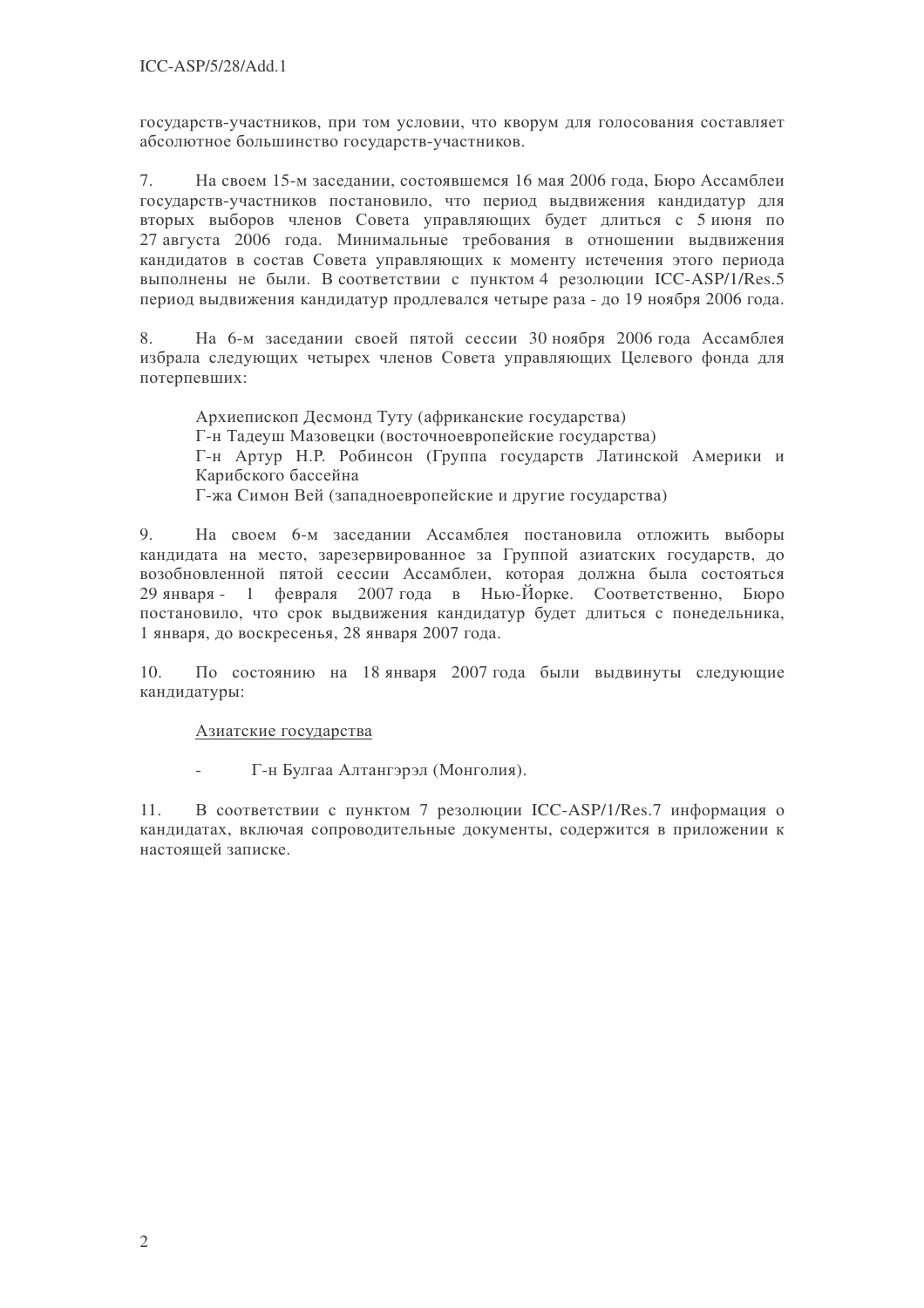# Приложение

### Г-н Булгаа Алтангэрэл (Монголия)

#### Вербальная нота Министерства иностранных дел Монголии, адресованная Секретариату Ассамблеи государств-участников

Подлинный текст на английском языке]

Министерство иностранных дел Монголии свидетельствует свое почтение Секретариату Ассамблеи государств-участников Римского статута Международного уголовного суда и имеет честь информировать его о том, что правительство Монголии приняло решение выдвинуть кандидатуру Его Превосходительства г-на Булгаа Алтангэрэла, чрезвычайного и полномочного посла, Генерального директора Правового и договорного департамента Министерства иностранных дел Монголии для избрания членом Совета управляющих Целевого фонда для потерпевших Суда.

Министерство иностранных дел Монголии выдвигает кандидатуру г-на Булгаа Алтангэрэла, исхоля из того, что он уловлетворяет всем обязательным требованиям приложения к резолюции ICC-ASP/1/Res.6 Ассамблеи государствучастников от 9 сентября 2002 года, касающейся учреждения Фонда в интересах потерпевших от преступлений, подпадающих под юрисдикцию Суда, и семей таких потерпевших. Он имеет высокие моральные качества, является беспристрастным и честным, и мы абсолютно уверены в том, что он обладает соответствующей компетенцией в вопросах оказания помощи жертвам серьезных преступлений.

#### Заявление о соответствии требованиям

#### Личные ланные

| Дата рождения:      | 25 октября 1955 года     |
|---------------------|--------------------------|
| Место рождения:     | Кобдский аймак, Монголия |
| Гражданство:        | Монголия                 |
| Семейное положение: | Женат, имеет 3 дочерей   |

#### Образование и научные степени

| $1963 - 1973$ FF. | Средняя школа, Кобдский аймак, Монголия;            |
|-------------------|-----------------------------------------------------|
| 1974-1979 гг.     | Диплом<br>специалиста по международному<br>праву,   |
|                   | Московский институт международных отношений,        |
|                   | Россия;                                             |
| 1988-1990 гг.     | Степень бакалавра политических наук, Московский     |
|                   | институт политических наук, Россия;                 |
| 1992 г.           | Специальная подготовка по международным<br>делам,   |
|                   | Колумбийский университет, Соединенные Штаты         |
|                   | Америки;                                            |
| $2003$ г.         | Киевский<br>Доктор наук<br>по международному праву, |
|                   | национальный университет им. Тараса Шевченко,       |
|                   | Украина.                                            |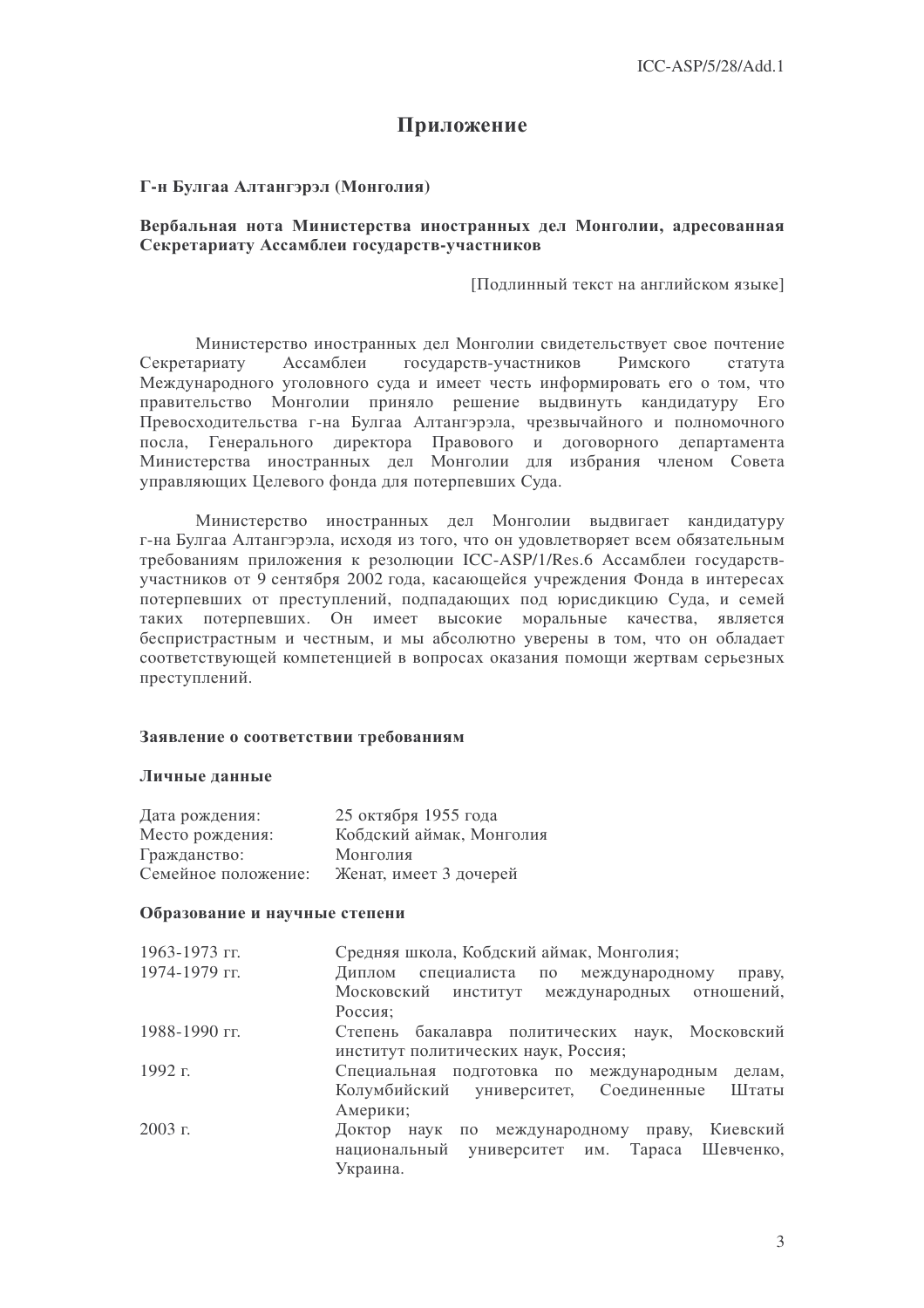#### Профессия/занимаемые должности

Генеральный директор Правового и договорного департамента Министерства иностранных дел Монголии;

Профессор права, Монгольский национальный университет;

Профессор Академии по вопросам безопасности, обороны и правопорядка Российской Федерации.

#### Иностранные языки

Английский, русский, испанский.

### Опыт работы

| Министерство иностранных дел, Монголия;        |
|------------------------------------------------|
| Посольство Монголии в Афганистане;             |
| Министерство иностранных дел, Монголия;        |
| Советник по иностранной политике,<br>парламент |
| Монголии;                                      |
| Директор отдела внешних сношений, Секретариат  |
| парламента Монголии;                           |
| Чрезвычайный и полномочный посол Монголии в    |
| Турецкой Республике;                           |
| Чрезвычайный и полномочный посол Монголии в    |
| Болгарии, Ливане, Румынии и Узбекистане.       |
|                                                |

#### Другие назначения

| 1985-1988 гг.     | Межправительственной<br>Член<br>комиссии<br>$\Pi$ <sup>O</sup> |
|-------------------|----------------------------------------------------------------|
|                   | инспектированию государственных<br>границ<br>между             |
|                   | Монголией и СССР;                                              |
| 1990-1997 гг.     | Монгольской<br>Ответственный<br>секретарь                      |
|                   | межпарламентской группы;                                       |
| 1993-1997 гг.     | Основатель<br>президент Общества монгольско-<br>И              |
|                   | израильской дружбы; с 1997 г. почетный президент               |
|                   | Общества монгольско-израильской дружбы;                        |
| 1993 г. - н/время | Член Совета Монгольской ассоциации в поддержку                 |
|                   | Организации Объединенных Наций;                                |
| 2002 г. - н/время | Совета Монгольской<br>Член<br>национальной                     |
|                   | Совета<br>антитеррористической ассоциации; член                |
|                   | Монгольской антитеррористической академии;                     |
| 2003 г. - н/время | Член Совета Монгольской "Эмнести интернэшнл";                  |
| 2004 г. - н/время | Секретарь Национальной рабочей группы по вопросу о             |
|                   | Конвенции<br>Организации<br>присоединении<br>$\mathbf K$       |
|                   | Объединенных Наций о положении<br>беженцев<br>И                |
|                   | протоколам к ней; секретарь Межправительственной               |
|                   | по Палермской конвенции<br>рабочей группы<br>$\Omega$          |
|                   | транснациональной организованной преступности<br>И             |
|                   | протоколам к ней;                                              |
| 2005 г. - н/время | Член Совета управляющих организации "Голубое знамя"            |
|                   | (Tsenher Suld) по содействию институционализации               |
|                   | статуса Монголии как безъядерного государства на               |
|                   | международном уровне;                                          |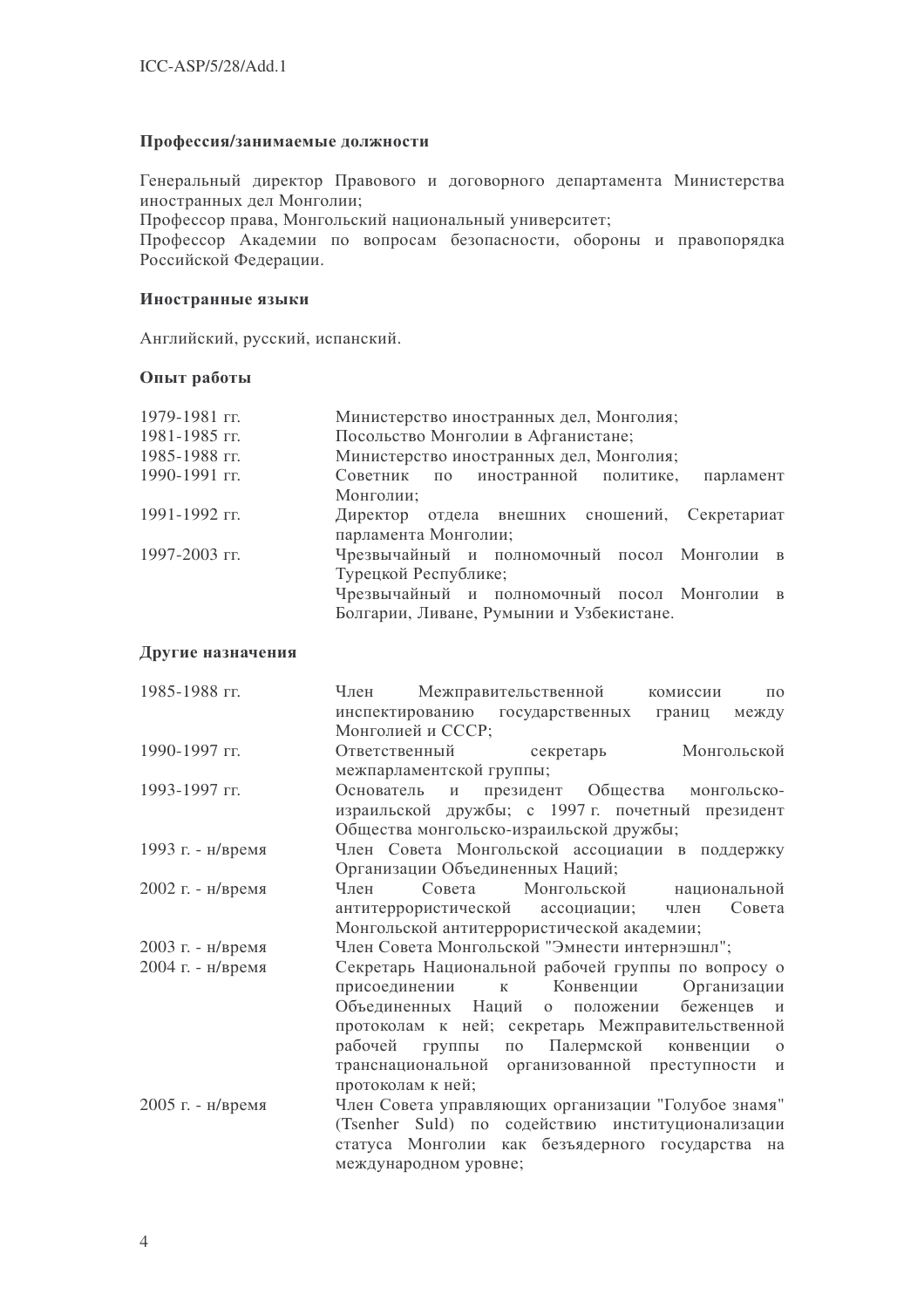Член совета, Национальный комитет по гуманитарному праву.

#### Другой профессиональный опыт и соответствующая работа

- Сессии Конференции Организации Объединенных Наций по морскому праву (Нью-Йорк, Женева, 1980 г., 1981 г.);
- Член монгольской делегации на сорок первой и сорок второй сессиях Генеральной Ассамблеи Организации Объединенных Наций (Нью-Йорк, 1986 г., 1987 г.);
- Сессии Межпарламентского союза (МПС) (1982-1984 гг., 1988 г., 1990-1993 гг., 1995-1996 гг.);
- Специальная сессия Генеральной Ассамблеи Организации Объединенных Наций и МПС, посвященная 50-й годовщине Организации Объединенных Наций (Нью-Йорк, 1995 г.);
- Член официальной делегации президента Монголии и председателя парламента Монголии в Австрии, Болгарии, Лании, Египте, Республике Kopee. Российской Казахстане. Федерации. Соединенных Штатах Америки, Таиланде, Турции, Украине, Федеративной Республике Германии, Франции и Японии (1990- $2006$  FF.).
- Сессии Конференции Межпарламентского союза, конференции Азиатско-тихоокеанского парламентского форума (1995, 1996 гг.);
- "Международное Международный симпозиум Temy на сотрудничество в области правовых исследований и повестка дня Конференции по правовым исследованиям" (Япония, Токио,  $2004$  r.);
- Корейско-монгольская международная конференция на тему "Тенденции и вопросы законодательства Южной/Северной Кореи и Монголии" (Монголия, Улан-Батор, 2004 г.);
- Двенадцатый азиатский семинар по вопросам экспорта (Япония, Токио. 2004 г.):
- Азиатско-тихоокеанская конференция по беженцам, перемещенным лицам и мигрантам (Китай, 2005 г.);
- Рабочая группа по правовым вопросам, касающимся борьбы с терроризмом (Узбекистан, 2005 г.);
- сессии ОТКРЫТОГО Шестая  $\mathbf{M}$ сельмая неофициального консультативного процесса Организации Объединенных Наций по океанам и морскому праву (Нью-Йорк, 2005-2006 гг.);
- Представитель на пятой сессии Ассамблеи государств участников Международного уголовного суда (Гаага, 2006 г.);
- Член Межправительственной группы по изучению практических средств содействия всестороннему уважению международного гуманитарного права и соблюдению законов (2006 г.);
- Международная конференция по гуманитарному праву (Малайзия, Китай, 2006 г.);
- Глава монгольской делегации на переговорах между делегатами Китайской Народной Республики, Монголии и Российской Федерации по проекту соглашения о транзитном транспорте (с 2004 г. по настоящее время).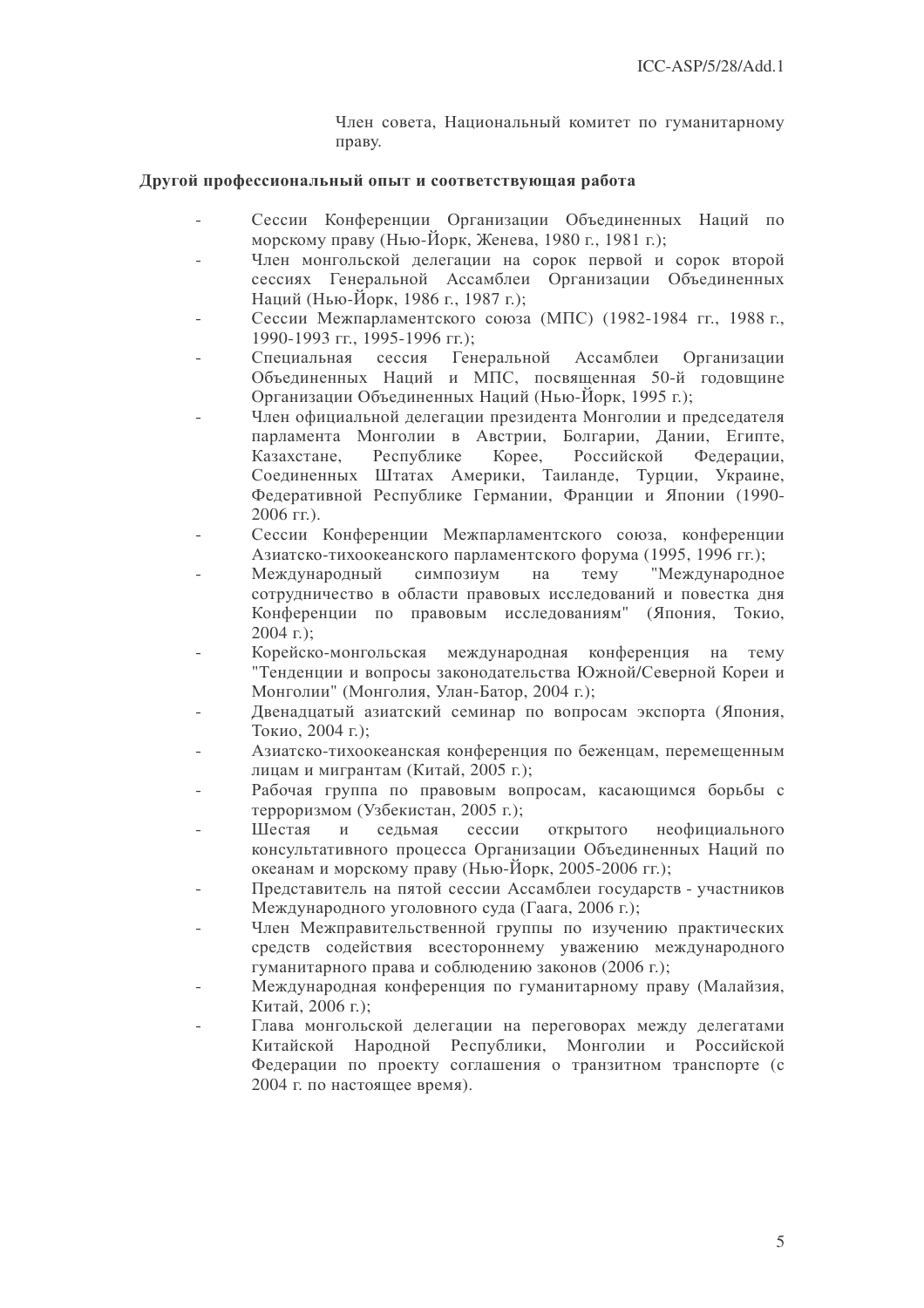#### Участие в се минарах и конференциях в качестве оратора, лица, представляющего документы, докладчика и/или участника

- Представление на Международной научной конференции на тему "Турция и Украина: прошлое, настоящее и будущее" материала на Tem<sub>V</sub> "Двусторонние и многосторонние соглашения между Украиной и Турцией как основной инструмент их международного сотрудничества: проблемы толкования" (Украина, Киев, 2002 г.);
- Балийско-Будапештская конференция по вопросам возвращения: контрабанда и торговля людьми и связанная с ними транснациональная преступность (Австралия, Перт, 2004 г.);
- Конференция по Бернской инициативе: е: регулирование международного сотрудничества в области миграции (Швейцария, Китай и Венгрия, 2004 г.);
- Информационно- координационный центр конференции: Конвенция по борьбе с коррупцией Монголии и Организации Объединенных Наций (Монголия, Улан-Батор, 2005 г.);
- Информационно-координационный центр конференции по инкорпорированию в законодательств о универсальных инструментов борьбы с терроризмом и другими преступлениями (Монголия, Улан-Батор, 2005 г.);
- Информационно-координационный центр по гуманитарному праву (Монголия, Улан-Батор, 2006 г.);
- Председатель и/или активный участник процесса переговоров по проектам соглашений Монголии с иностранными государствами в следующих областях:
	- экстрадиция, правовая взаимопомощь;
	- содействие инвестициям и их защита;
	- гражданская авиация, телекоммуникации, космос, наука и техника:
	- экономическое сотрудничество, торговля и избежание двойного налогообложения;
	- консульские права и права интеллектуальной собственности.

# Награды

- Почетная трудовая медаль (1991 г.);
- Высшая награда правительства Монголии (1997 г.);
- Чрезвычайный и полномочный министр Монголии (1999 г.);
- Орден первой степени "Мадарский конник", Болгария (2001 г.);
- Высшая почетная награда Конституционного суда Монголии  $(2001 \text{ r.})$ ;
- Награда Министерства иностранных дел Монголии (2001 г.);
- Чрезвычайный и полномочный посол Монголии (2002 г.).

### Основные и другие публикации

- Altangerel, B., International Treaty Series of Mongolia, Special Edition of the State Official Bulletin, Volumes 1-6 (Mongolia, Ulaanbaatar: Ministry of Foreign Affairs, 2004-2006);
- Altangerel, B., Elements of International Law (Mongolia, Ulaanbaatar: National Legal Centre, 2006);